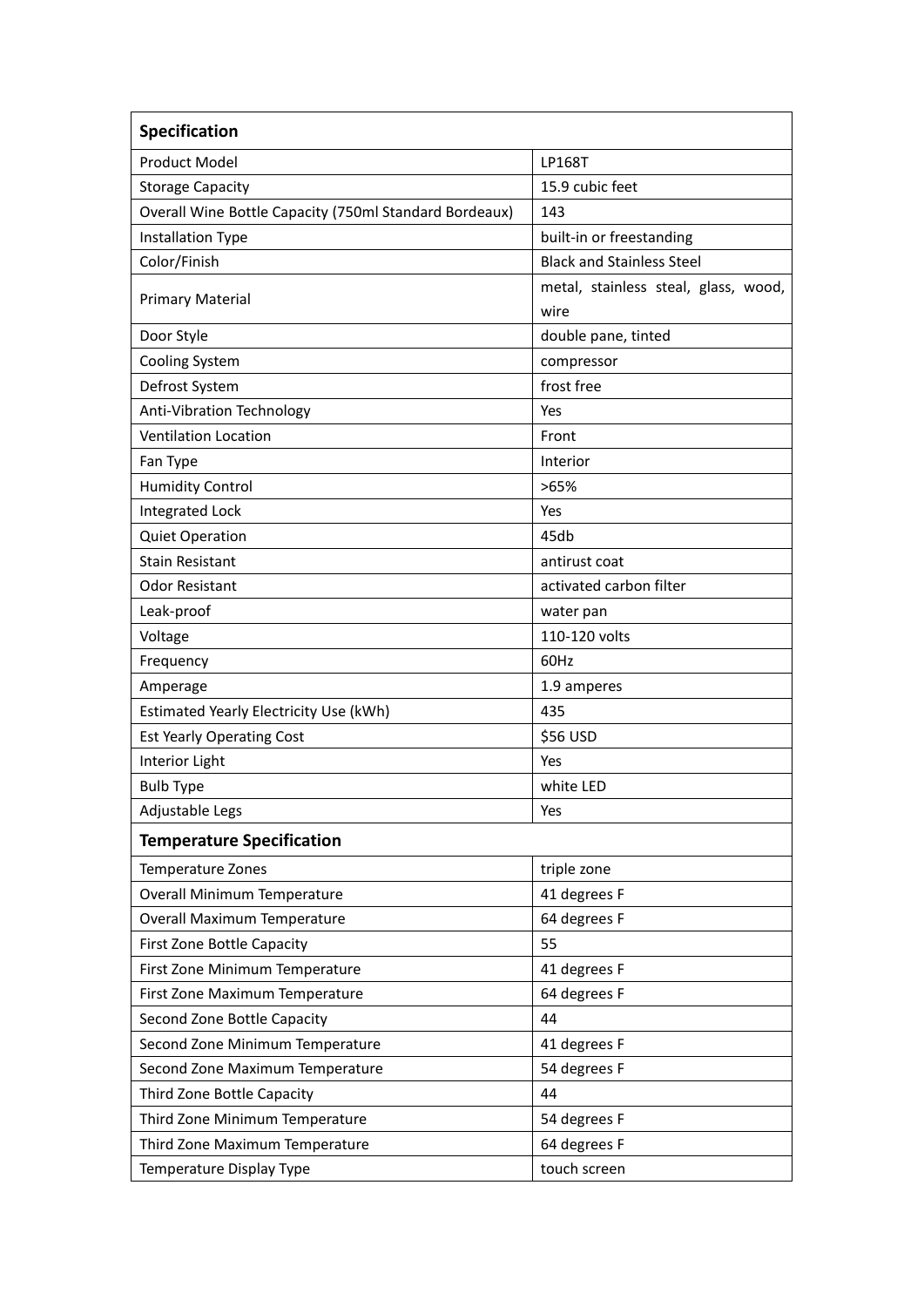| <b>Doors</b>                                 |                                |  |
|----------------------------------------------|--------------------------------|--|
| Door Handle Design                           | external                       |  |
| Door Swing Orientation                       | reversible                     |  |
| Number of Doors                              | $\mathbf{1}$                   |  |
| Door Material                                | tempered glass                 |  |
| Door Material Details                        | tinted double pane             |  |
| Door Color/Finish                            | stainless steel                |  |
| Door Opening Degree to Slide out Shelves     | $>90^\circ$                    |  |
| <b>Shelves</b>                               |                                |  |
| Adjustable Shelves to different heights      | No                             |  |
| <b>Number of Shelves</b>                     | 12 full shelves + 1 half shelf |  |
| <b>Shelving Material</b>                     | beech wood                     |  |
| Door slide out degree                        | 75%                            |  |
| Full shelve size (Width x Depth x Height)    | 18.9x21.3x0.9inches            |  |
| Half shelve size (Width x Depth x Height)    | 18.9x12.8x0.9inches            |  |
| <b>Certifications Listings&amp;Approvals</b> |                                |  |
| <b>ETL Listed</b>                            | Yes                            |  |
| ISO 9001 Certified                           | Yes                            |  |
| <b>Unit Dimension and Weight</b>             |                                |  |
| Overall Height - Top to Bottom               | 71.3 inches                    |  |
| Overall Width - Side to Side                 | 23.4 inches                    |  |
| Overall Depth - Front to Back                | 28.4 inches                    |  |
| Depth - Excluding Handles                    | 26.8 inches                    |  |
| Interior Height - Top to Bottom              | 63.8 inches                    |  |
| Interior Width - Side to Side                | 20.5 inches                    |  |
| Interior Depth - Front to Back               | 23.4 inches                    |  |
| Door Height - Top to Bottom                  | 66.5 inches                    |  |
| Door Width - Side to Side                    | 23.4 inches                    |  |
| Door Depth - Front to Back                   | 1.4 inches                     |  |
| Depth With Door Open at 90 Degrees           | 51.1 inches                    |  |
| Cutout Width - Side to Side                  | 24.2 inches                    |  |
| Cutout Depth - Front to Back                 | 28.0 inches                    |  |
| Cutout Height - Top to Bottom                | 71.1 inches                    |  |
| Overall Product Weight Net Weight            | 220.5 Lbs                      |  |
| Shipping Weight with Panel                   | 243.6 Lbs                      |  |
| Shipping Height - Top to Bottom with Panel   | 77.7 inches                    |  |
| Shipping Width<br>- Side to Side             | 26.0 inches                    |  |
| Shipping Depth - Front to Back               | 30.3 inches                    |  |
| <b>Installation and Usage</b>                |                                |  |
| <b>Installation Required</b>                 | <b>No</b>                      |  |
| Tools Needed for Installation                | No                             |  |
| <b>Additional Parts Required</b>             | No                             |  |